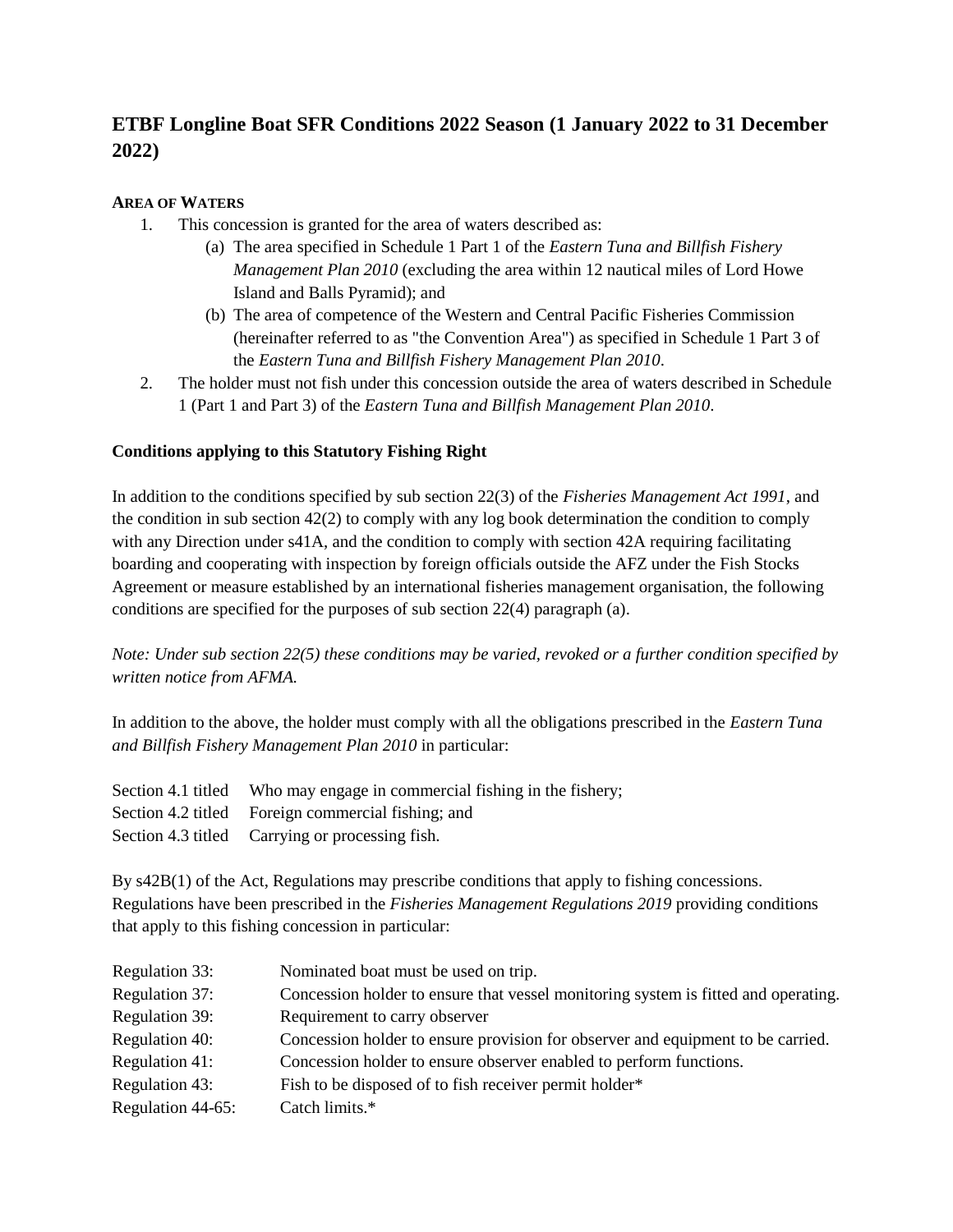| Regulation 67: | Prohibited ways of processing fish.                           |
|----------------|---------------------------------------------------------------|
| Regulation 68: | Removal of shark liver.                                       |
| Regulation 70: | No interaction with protected organism.                       |
| Regulation 71: | Reporting interaction with protected organism.                |
| Regulation 72: | Requirements if protected organism is injured by interaction. |
| Regulation 73: | Requirements if protected organism is killed by interaction.  |
| Regulation 86: | Navigating in area that is a closed zone                      |
|                |                                                               |

\* not applicable to some concessions

#### **MOVEMENT LIMITATIONS**

- 3. While the holder is fishing in the Convention Area, the holder must not fish within 1 nautical mile of a data buoy or interact with a data buoy.
- 4. Interacting with a data buoy includes, but is not limited to, encircling the buoy with fishing gear; tying up to or attaching the boat, or any fishing gear, part or portion of the boat, to a data buoy or its mooring; or cutting a data buoy anchor line.
- 5. If the holder comes into contact with a data buoy while fishing they must remove any entangled fishing gear with as little damage to the data buoy as possible.
- 6. The holder must report any data buoys observed to be damaged to AFMA. The report must be sent by fax  $(+612 6225 5440)$  or email monitoring@afma.gov.au <mailto:monitoring@afma.gov.au> and include:
	- (a) The date of observation;
	- (b) The buoy location; and
	- (c) Any discernible identifying information contained on the data buoy.

*Note: Data buoys are defined as floating devices, either drifting or anchored, that are deployed by governmental or recognised scientific organisations or entities for the purpose of collecting and measuring environmental data, and not for the purposes of fishing activities.* 

#### **APPLICABLE BOAT**

- 7. The holder must not use a boat to fish on the high seas unless:
	- (a) The boat nominated to this concession is legibly marked with the international radio call sign of the boat;
	- (b) The boat nominated to this concession has the call sign shown:
		- i. a) by white characters on a black background; or
			- b) by black characters on a white background; or
			- c) by black characters on a background of international safety yellow;
		- ii. the characters are in Roman capital letters, or Arabic numerals, without ornamentation; and
		- iii. where the boat is less than 20 metres long the characters: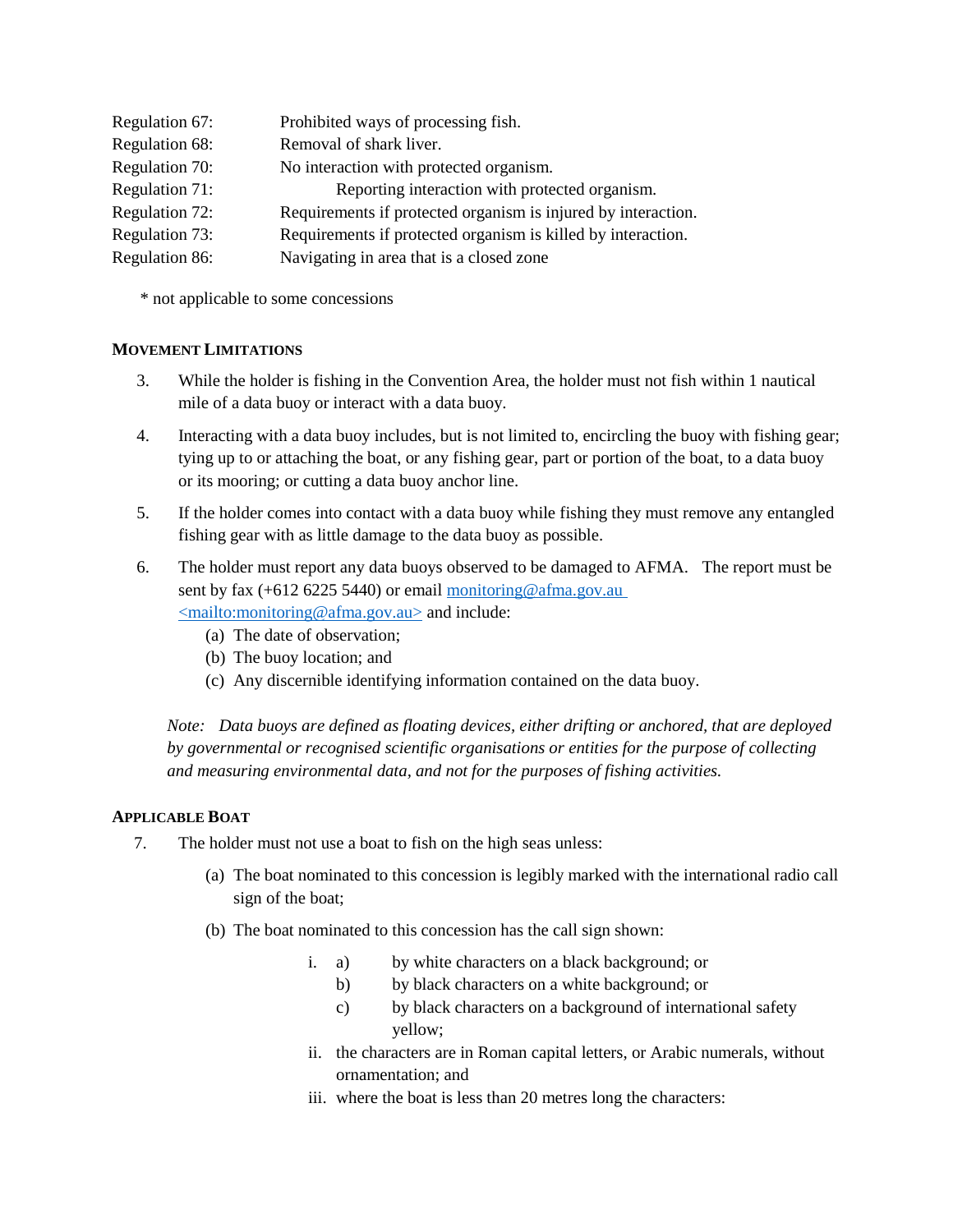- a) are at least 50 centimetres high; and
- b) consist of strokes at least 6.25 centimetres wide;
- iv. where the boat is at least 20 metres long, the characters:
	- a) are at least 1 metre high; and
	- b) consist of strokes at least 12.5 centimetres wide
- (c) Prior to entering and while in the high seas of the Convention Area continually reports its position via satellite to the Western and Central Pacific Fisheries Commission (WCPFC) Secretariat;
- (d) Prior to unloading in a foreign port, the holder seeks approval from AFMA to unload any fish in that foreign port. The approval may be sought by contacting AFMA Licensing by fax on (02) 6225 5440 or by email to licensing@afma.gov.au;
- (e) At least 48 hours prior to entering a foreign port for the purposes of unloading, provide AFMA with the following information via email to vmsreporting@afma.gov.au or fax (02) 6225 5440:
	- i. the name and international distinguishing symbol of the boat;
	- ii. the proposed foreign port or ports of unloading;
	- iii. the estimated time and date the boat will arrive at that foreign port; and
	- iv. quantities of all species on board the boat.
- (f) The holder complies with the following:
	- i. ensure all fishing gear remains stowed and secured when transiting any other country's EEZ;
	- ii. where the boat has entered any foreign fishing jurisdiction from the high seas for the intention of mooring in port, the boat must travel to port by the most direct route possible, unless approval for fishing within that jurisdiction has been obtained from that country in respect of the boat;
	- iii. where the boat leaves any foreign port, the boat must travel directly to the high seas by the most direct route possible unless approval for fishing within that jurisdiction has been obtained from that country in respect of the boat;
	- iv. not to partake in fishing activity within any foreign fishing jurisdiction during a trip unless approval for fishing within that jurisdiction has been obtained from that country in respect of the boat; and
	- v. not to partake in any unloading activity within any foreign port unless an approval for unloading within that foreign port has been obtained from that country in respect of the boat;

## **CONCURRENT CONDITIONS**

- 8. This concession must only be used in conjunction with another concession held by the same holder namely an Eastern Tuna and Billfish Fishery Quota Statutory Fishing Right ("that other concession") such that:
	- (a) The conditions of that other concession apply (to the extent those conditions are not inconsistent and are capable of doing so) as conditions of this concession.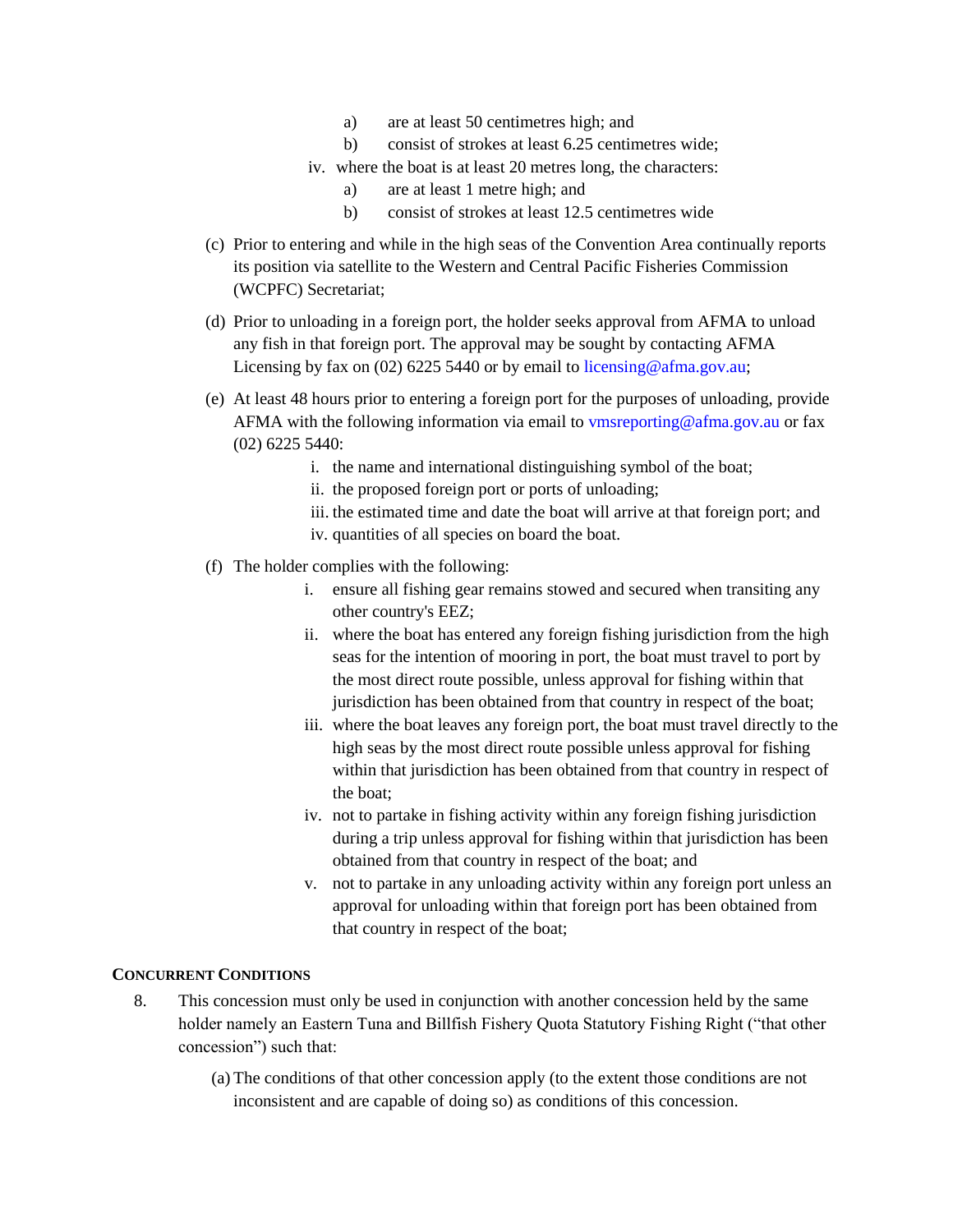- (b)A breach, suspension or cancellation of that other concession is a breach, suspension or cancellation of this concession.
- (c) The conditions of this concession apply (to the extent these conditions are not inconsistent and are capable of doing so) as conditions of that other concession while it is being used in conjunction with this concession.
- (d)A breach, suspension or cancellation of this concession is a breach, suspension or cancellation of that other concession.

## **TRANSHIPPING LIMITATION**

- 9. Transhipment of fish or fish product, either to or from this boat, is prohibited, unless done under the following conditions:
	- (a) The catcher boat (that took catch through fishing) and the carrier boat (which will receive catch via transhipment from the catcher boat) must both be nominated to separate ETBF boat SFRs.
	- (b) At least 24 hours prior to each transhipping event the catcher boat and the carrier boat must inform AFMA of the intent to tranship by providing the following information via email to Transhipment@afma.gov.au <mailto:Transhipment@afma.gov.au> and provide:
		- i. the name and distinguishing symbols of boats;
		- ii. the proposed port of unloading;
		- iii. the estimated time and date the boat will arrive at that port; and
		- iv. standard names and quantities of all species transhipped to the carrier boat.
		- v. intended location of transhipment (estimated latitude and longitude)
	- (c) The catcher boat must complete Parts A and B of the PT02B Catch Disposal Record (CDR) for all product it tranships to a carrier boat, and the comment "Transhipped Catch" must written into the Comments box of both Part A and Part B forms. The carrier boat must ensure the CDR remains with the product that has been transhipped and that the CDR is submitted to an authorised Commonwealth fish receiver upon landing.
	- (d) If the carrier boat has also fished on the same trip, a separate CDR must be completed for any fish taken by the carrier boat.
	- (e) During any fishing trip, the boat nominated to this concession may only tranship fish to a carrier boat if:
		- i. The transhipment occurs entirely within the Australian EEZ, and
		- ii. All fish taken by the nominated boat and the carrier boat during that trip were taken within the area of Australian EEZ.
		- iii. No fishing was conducted on the high seas during the fishing trip.

*Note: AFMA's intent in setting rules in relation to transhipping is that each boat's catch must be*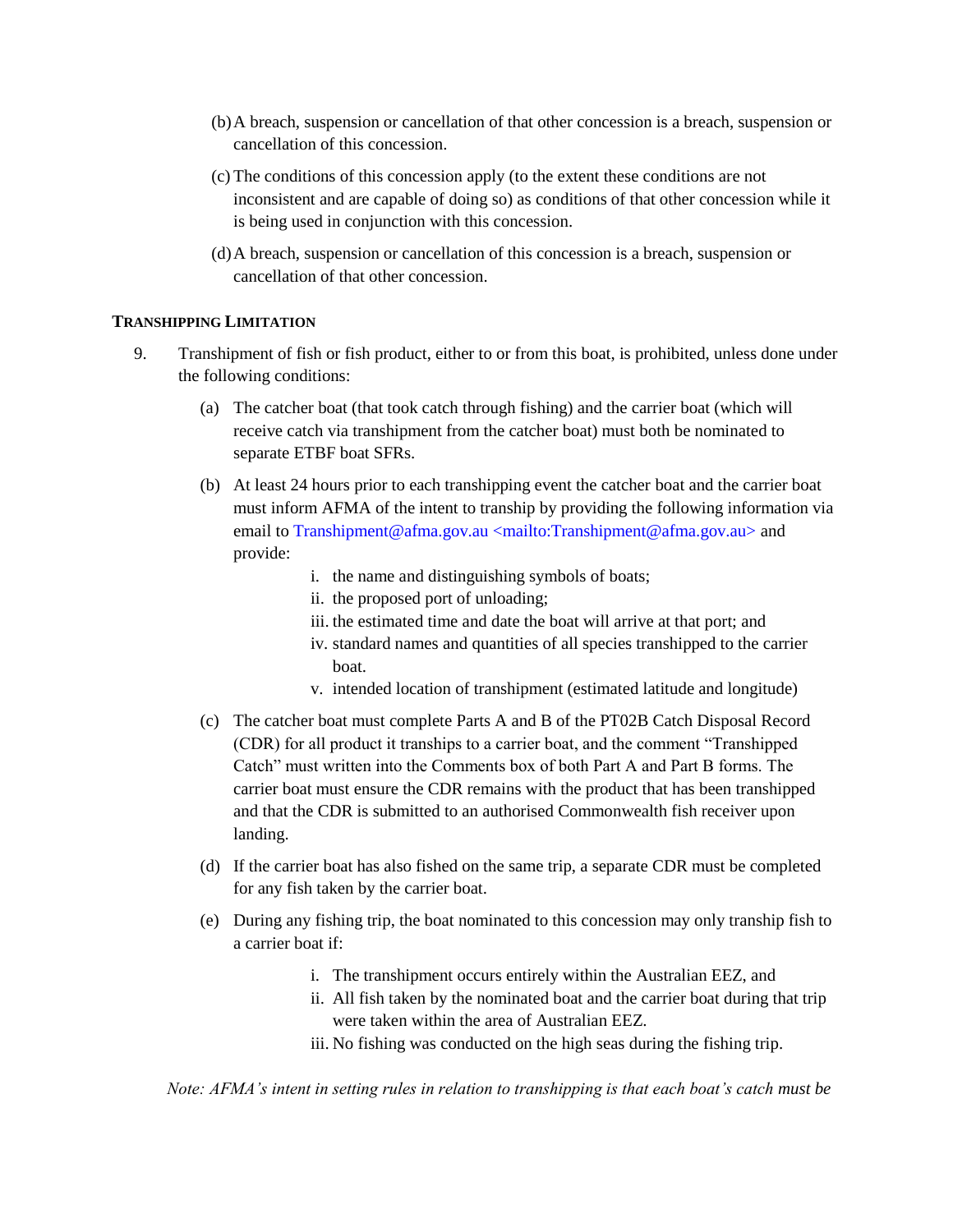*reported on a separate CDR which must accompany that catch on the carrier boat.*

#### **GEAR LIMITATIONS**

- 10. This concession authorises the use of the following gear only:
	- (a) Pelagic longlines as defined as pelagic longline fishing in Part 1, section 1.3 of the *Eastern Tuna and Billfish Fishery Management Plan 2010.*
- 11. At all times the holder must ensure:
	- (a) The boat nominated to this concession carries on board more than one assembled tori line. Each tori line must be constructed and used in accordance with the following specifications:
		- i. must be 100 meters in length
		- ii. must be deployed from a position on board the boat and utilise an additional towed line, material or object to create drag and ensure that it remains above the water surface for a minimum of 75 metres from the stern of the boat;
		- iii. must have streamers attached to it with a maximum interval between the streamers of 3.5 metres;
		- iv. all streamers must be maintained to ensure their lengths are as close to the water surface as possible.
	- (b) When fishing south of the parallel of latitude 25 degrees South:
		- i. non-frozen baits are attached to the hooks; and
		- ii. prior to longlines entering the water he/she deploys a separate tori line at each point at which hooks enter the water. All tori lines must comply with part (a) above;
		- iii. a tori line is not required to be deployed when performing fishing operations between the hours of nautical dusk and nautical dawn; and
		- iv. longlines are set with either a minimum of:
			- a) 60 gram weights at a distance of no more than 3.5 metres from each hook; or
			- b) 98 gram weights at a distance of no more than 4 metres from each hook; or
			- c) 40 gram weights immediately adjacent to the hook, or at no more than 0.5 metres from each hook, with dead non-frozen baits attached to the hooks; or
			- d) ACAP approved "hook-shielding device" with a cap and weighing at least 38 grams may be deployed directly at the hook as an alternative.
	- (c) The boat nominated to this concession carries on board a minimum of one dehooking device, the purpose of which is to enable hooks embedded in bycatch species to be removed with minimum damage to the fish or protected species. The device must be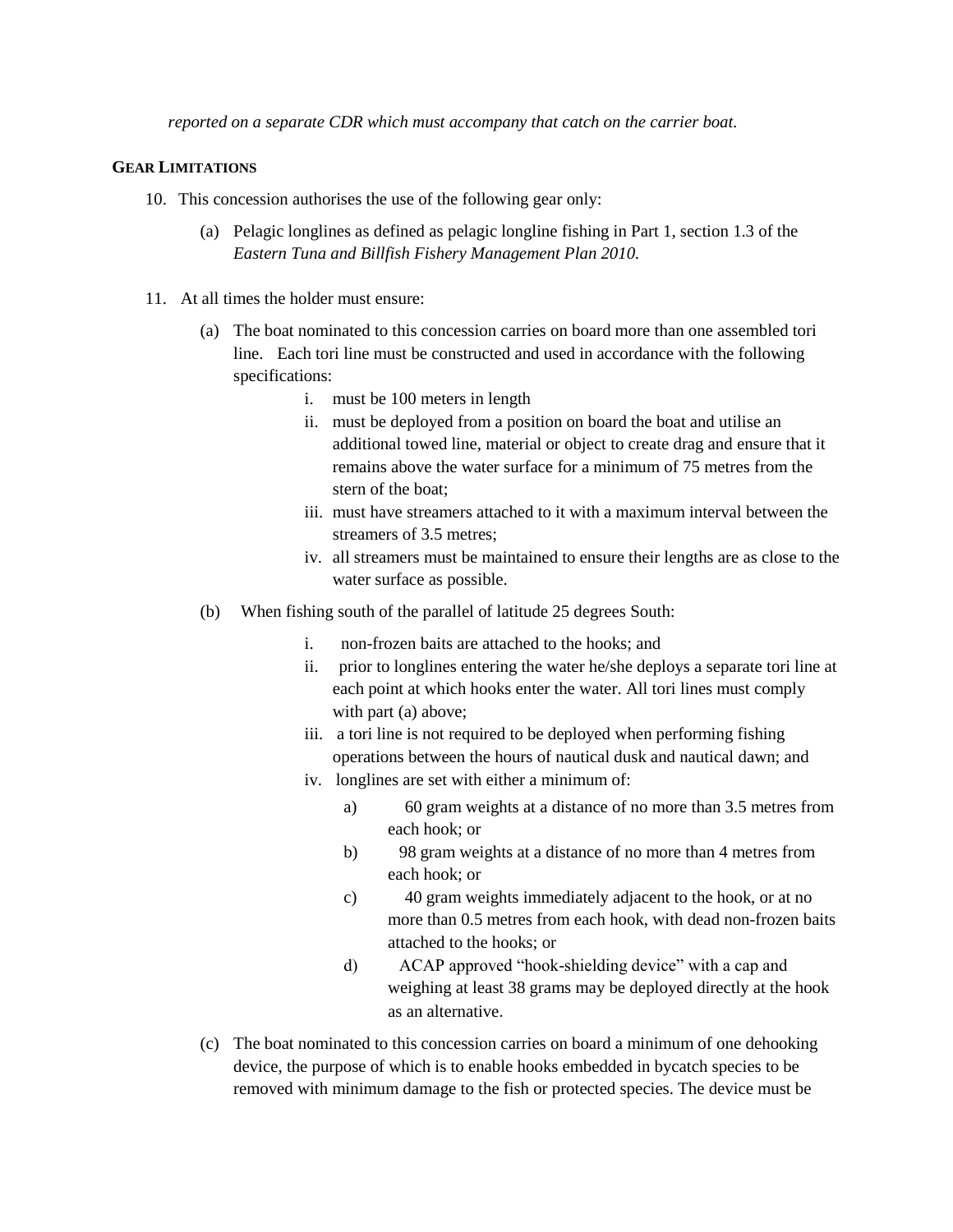constructed and used in accordance with the following specifications:

- i. The device must enable the hook to be secured and the barb shielded so that the barb does not re-engage with the fish or protected species while the hook is being removed;
- ii. The device must be blunt with all edges rounded;
- iii. Where more than one size of hook is to be carried, a dehooking device (or devices) must be carried that can be used with all hooks on the boat; and
- iv. The shaft of the device must be a minimum of 1.5 metres in length.
- (d) The boat nominated to this concession carries on board a minimum of one line cutting device. The line cutting device must be constructed and used in accordance with the following specifications:
	- i. The device must be constructed to allow the line to be cut as close to the hook as possible;
	- ii. The blade of the device must be enclosed in a blunt rounded (arc-shaped) cover with the hook exposed on the inside of the arc;
	- iii. The shaft of the device must be a minimum of 1.5 metres in length.
- (e) The boat nominated to this concession may use an alternative line weighting mechanism not described in part  $(b)(iv)$  in conjunction with meeting parts (a)  $-$  (c) of this condition, if the device or system has been approved by AFMA in writing. Written approval from AFMA must be kept aboard the boat nominated to this concession.

*Note*: *the purpose of (d) i) is to protect the user of the knife from injury.*

- 12. The holder must ensure that hooks are not connected to longline gear with the use of wire or wire traces.
- 13. The holder must ensure that large circle hooks are used if less than eight hooks per bubble are set.

## **TUNA PROCESSING REQUIREMENTS**

14. The holder must comply with the following processing requirements:

# *Tuna other than northern bluefin tuna or billfish*

(a) The caudal keel must not be removed from the carcass before the fish is landed and received by a fish receiver permit holder

# *Billfish other than broadbill swordfish (Xiphias gladius)*

- (b) None of the following may be removed from the carcass before the fish is landed and received by a fish receiver permit holder:
	- i. the caudal keel;
	- ii. a dorsal, pectoral or anal fin

# **CATCH HANDLING**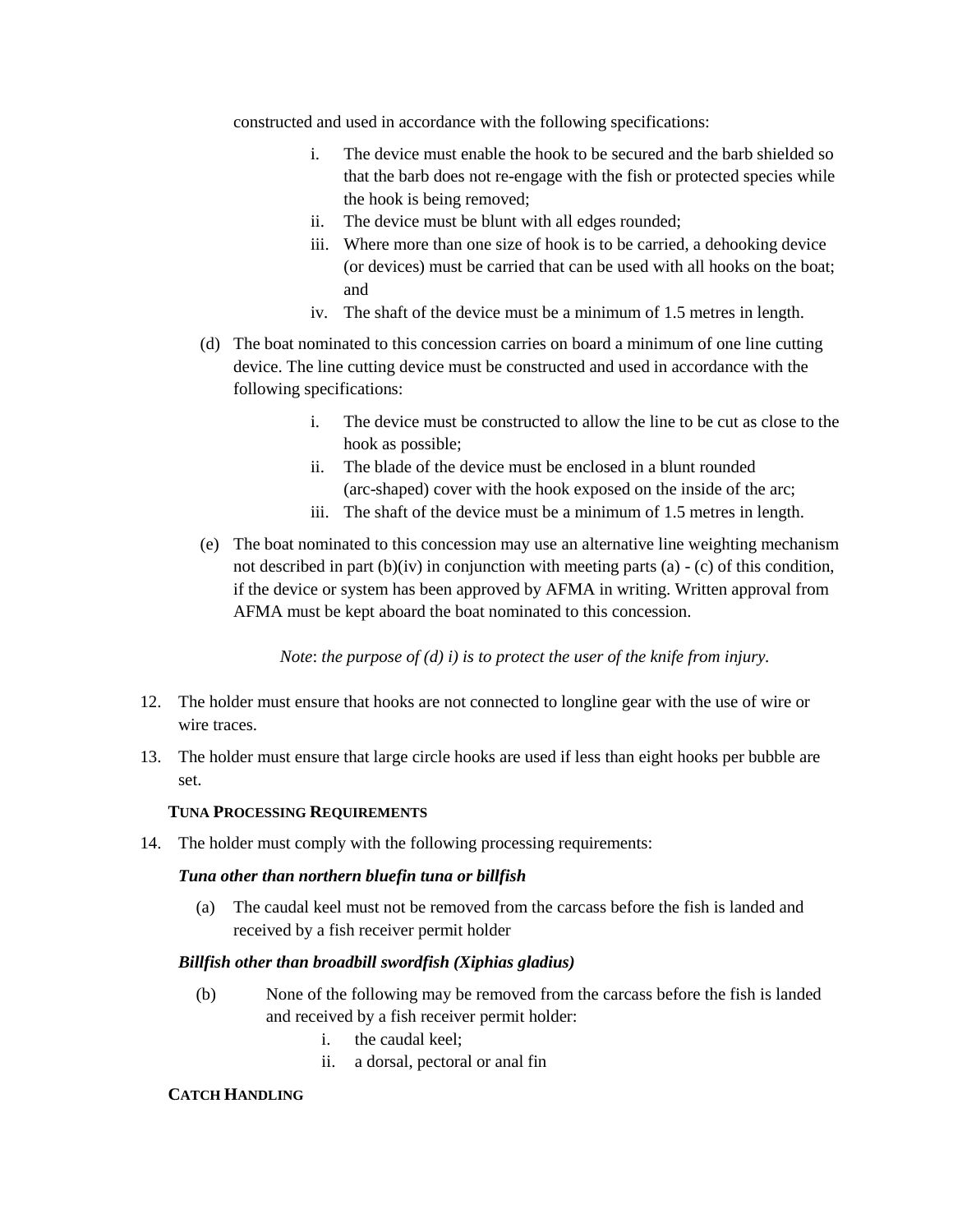15. The holder must ensure that all catch that is intended to be released or discarded must be bought as close as practical to the fish door and within view of the electronic monitoring cameras before it is released or discarded unless doing so would impact the safety of the boat and or its crew.

## **SEABIRD INTERACTION OBLIGATIONS**

## *Feather samples and photos*

- 16. In the event of a seabird interaction that results in a mortality where the bird is bought to the boat, the holder must:
	- (a) collect feathers using the feather sample kits developed by the Australian Antarctic Division.
	- (b) at a minimum, hold the seabird in view of and in close proximity to the closest or most convenient electronic monitoring camera. Show first the head and bill (for 3 seconds), then underside (with one wing outstretched, for 3 seconds), then the back of the bird (with one wing outstretched, for 3 seconds).
- 17. Feather samples must be collected in line with the following requirements:
	- (a) the collection and provision of feathers from dead seabirds must be undertaken using the feather kits developed by the Australian Antarctic Division
	- (b) feathers must be pulled out, not cut, with feathers collected from both the belly side and back side of the seabird;
	- (c) samples must be marked with an ID label which includes:
		- i. Date of interaction;
		- ii. Time of interaction;
		- iii. Latitude and Longitude of interaction;
		- iv. Fishing method; and
		- v. ID number
	- (d) the bagged feather samples must be placed inside a second zip lock bag with absorbent material and sealed;
	- (e) the completed samples must be posted to Australian Antarctic Division using the supplied replied paid envelope.
- 18. The holder must have at least three feather kits on board the nominated boat at all times.

# *Additional mitigation requirements for notified boats*

19. The nominated boat must apply additional seabird mitigation (additional to that specified in condition 11 above) *immediately* upon notification by AFMA of a requirement to do so. The circumstances under which the nominated boat will be required to implement additional mitigation, and the additional mitigation that must then be applied, are specified in sections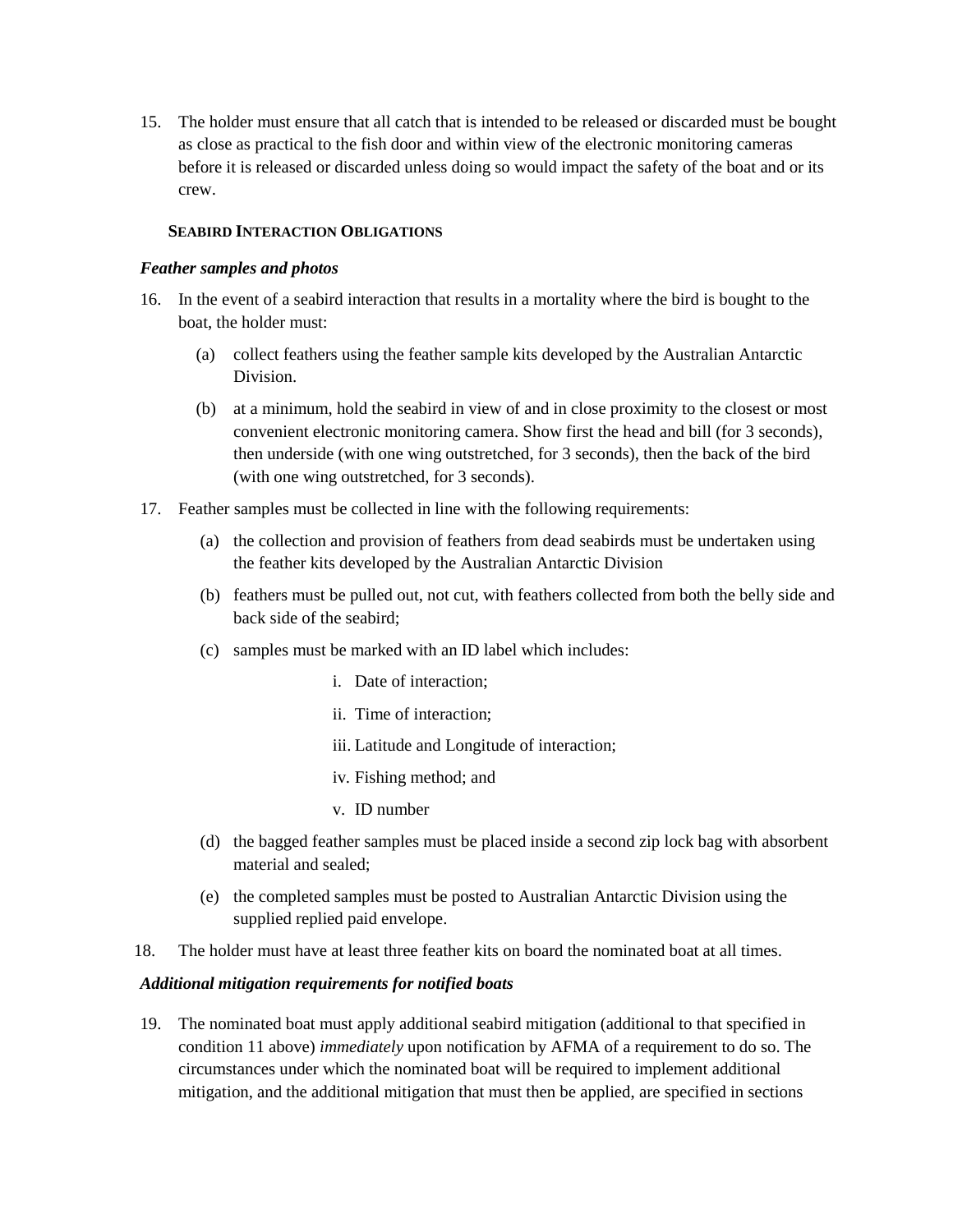20-24 below.

- 20. If the nominated boat has:
	- (a) interacted with more than one seabird and exceeded the seabird bycatch rate (0.05 birds per 1,000 hooks set) in any 5 degree zone during:
		- i. any two (2) of the last three (3) consecutive Threat Abatement Plan (TAP) seasons, or;
		- ii. during the current TAP season and any of the last three (3) consecutive seasons, or;
		- iii. taken more than 10 seabirds within the current or previous TAP season, or;
		- iv. been found to have an unreported seabird interaction.

AFMA will notify the holder in writing that the above condition in 20 (a) (i), 20 (a) (ii), 20 (a) (iii) or 20 (a) (iv) has been breached and condition 21 will then immediately apply.

- 21.If the holder has been notified by AFMA they have breached condition 20, the holder must immediately implement on the nominated boat at least one of the following mitigation options:
	- i. a daylight setting ban ensure that all longline hooks are deployed only during the hours between nautical dusk and nautical dawn;
	- ii. implement amended line weighting of either:
		- a. 40g or greater attached within 0.5 metre of the hook; or
		- b. 60g or greater attached within 1 metre of the hook; or
		- c. 80 g or greater attached within 2 m of the hook.
	- iii. ACAP approved hook shielding devices on all hooks; or
	- iv. a northern shift in the area of operation (to at least 5 degrees north of the most northerly seabird interaction with the nominated boat, as verified and notified by AFMA).
- 22. If the holder, after implementing the additional mitigation specified in condition 21 on the nominated boat, subsequently catches one additional albatross (dead) or two other seabirds (dead), the nominated boat must implement:
	- (a) an additional mitigation measure from 21 (i-iv); or
	- (b) cease the use of live bait (if using) and only use dead bait; or
	- (c) relocate fishing activities to north of latitude 25 degrees south; or
	- (d) cease fishing using longline for the remainder of the TAP season.
- 23. The period of additional mitigation application for condition 21 and condition 22 ceases when the nominated boat achieves a seabird bycatch rate less than 0.05 birds per 1,000 hooks from the time they were notified by AFMA.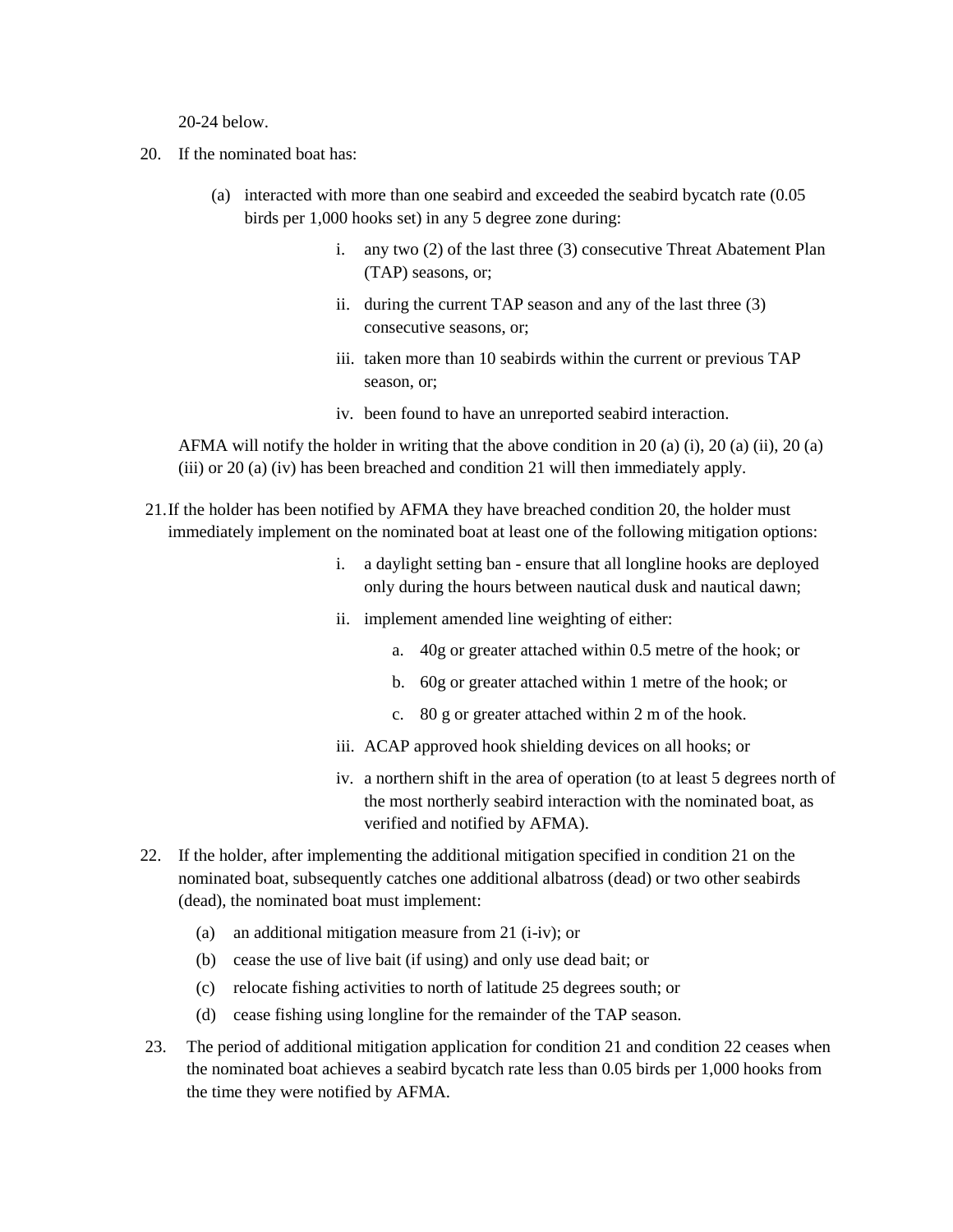24. The additional mitigation measures in condition 21 and condition 22 reapply if the nominated boat, after achieving a reduced seabird bycatch rate in condition 23, exceeds the seabird bycatch rate in any 5 degree zone within the TAP season.

## **Definitions:**

| <b>Threat Abatement Plan (TAP) Season:</b> | TAP seasons is defined as summer 1 September-30         |
|--------------------------------------------|---------------------------------------------------------|
|                                            | April, and winter 1 May-31 August in any year.          |
| <b>Seabird Bycatch Rate</b>                | The Seabird Bycatch rate is 0.05 birds per 1,000 hooks  |
|                                            | set.                                                    |
| <b>ACAP</b> approved                       | ACAP approved is defined as in line with the mitigation |
|                                            | outlined in the Agreement on the Conservation of        |
|                                            | Albatrosses and Petrels (ACAP) Review and Best          |
|                                            | Practice Advice for Reducing the Impact of Pelagic      |
|                                            | Longline Fisheries on Seabirds 2019.                    |

## **BUOYS AND RADIO BEACONS**

25. The holder must ensure that the distinguishing symbol of the boat is displayed above the water line of each radio beacon and every tenth buoy attached to the boat's pelagic longline.

## **SPECIES LIMITATIONS**

- 26. This concession does not allow fishing for Southern Bluefin Tuna (*Thunnus maccoyii*). Any take of Southern Bluefin Tuna is to be in accordance with the *Southern Bluefin Tuna Management Plan 1995*.
- 27. When fishing in the Southern Bluefin Tuna (SBT) Zone
	- (a) the holder must:
		- i. Have a fully operational e-monitoring system installed on the nominated boat
		- ii.On first entry (which includes being present or fishing in) to the SBT Zone hold at least 1 uncaught Southern Bluefin Tuna Statutory Fishing Right nominated to the boat nominated to this concession;
		- iii.On every subsequent entry to the SBT Zone continue to hold at least 1 uncaught Southern Bluefin Tuna Statutory Fishing Right nominated to the boat nominated to this concession;
		- iii. Ensure all dead SBT are landed (retained) except those that are damaged by sharks to the point that they are not fit for human consumption;
		- iv. Ensure live SBT can be landed (retained) or released (providing they are in a live and vigorous state).
		- v. Ensure any SBT that are to be released or discarded must be done so at the fish door in full view of the e-monitoring system. SBT damaged by sharks must have the damaged portion facing the cameras. Live SBT that are gaffed and released will be deducted from the concession holder's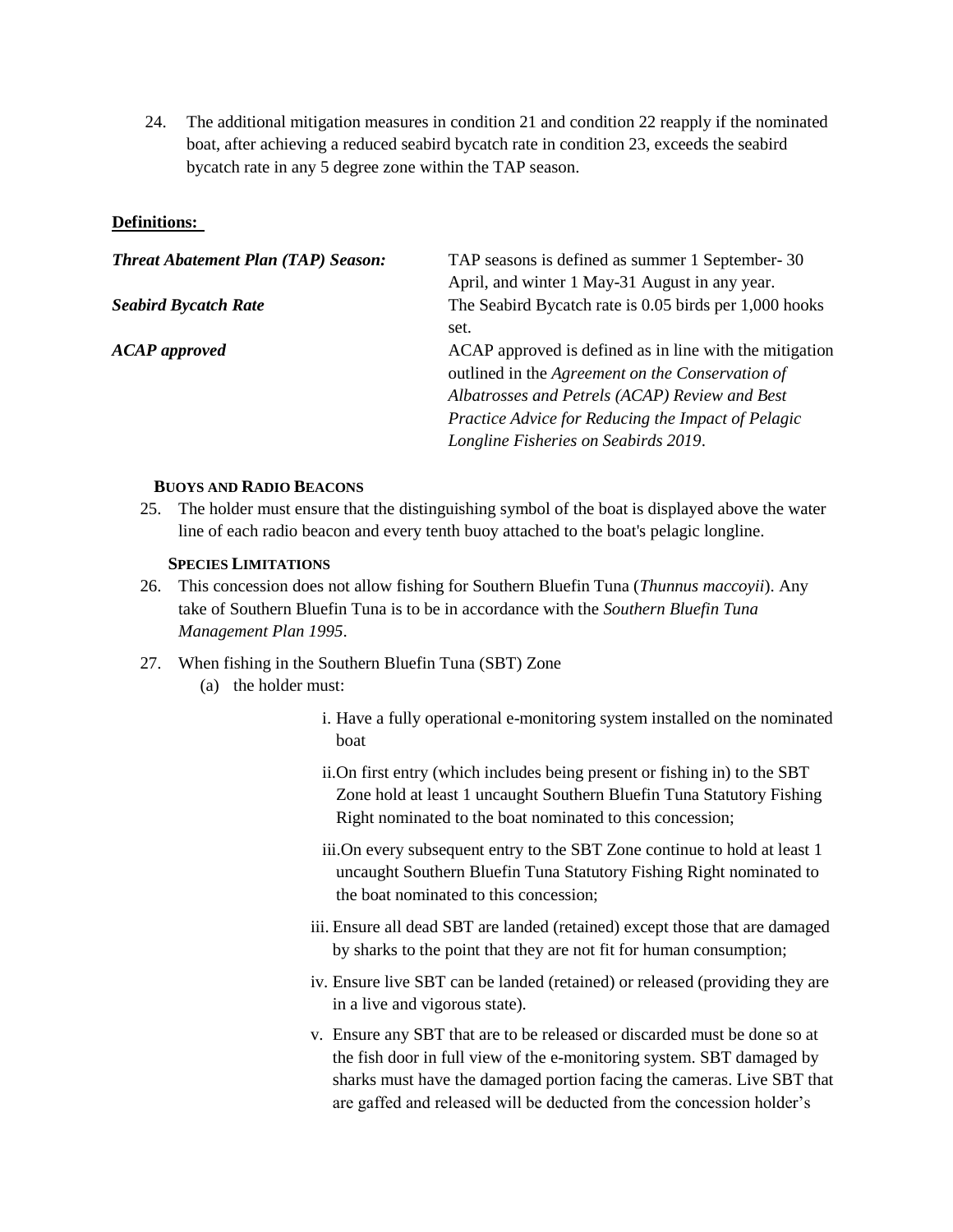quota. The amount of quota decremented will be determined by the average weight of SBT retained for that trip.

- vi. Ensure all SBT whether retained, released or discarded are reported in the logbook.
- vii. Carry an AFMA observer when notified by AFMA.
- (b) If transiting through the SBT zone:
	- i. the nominated boat must travel by the most direct route at a speed greater than 5 knots;
	- ii. all fishing gear must remain stowed and secured at all times; and
	- iii. the holder, must notify AFMA, by fax (02 6225 5440) or email monitoring@afma.gov.au, at least 2 hours before transiting through the zone.

The coordinates designating the SBT Zone change periodically. The zone coordinates are available on the AFMA website or by contacting the Eastern Tuna and Billfish Fishery Manager on 02 6225 5555. The holder must ensure that they are aware of the location of the SBT Zone at all times.

- 28. If the concession holder takes a Northern Bluefin Tuna they must:
	- (a) Report to AFMA at email northernbluefin@afma.gov.au (or to fax 02 6225 5439 if email is not possible) at least one hour prior to the boat mooring or anchoring at port the following information:
		- i. NBT report;
		- ii. the name of the boat;
		- iii. distinguishing symbol of the boat;
		- iv. port of landing;
		- v. date and time of landing;
		- vi. number and weight of Northern Bluefin Tuna on board.
	- (b) Determine whether the fish is a Northern Bluefin or Southern Bluefin:
		- i. if the Bluefin Tuna was taken north of 28 degrees south or was greater than 220cm fork length, it may be deemed to be a Northern Bluefin Tuna; or
		- ii. if the Bluefin Tuna was taken south of 28 degrees south, between 1 January and 1 May and was greater than 200cm, it may be deemed to be a Northern Bluefin Tuna; or
		- iii. If the Bluefin cannot be deemed a Northern Bluefin in part b(i) or b(ii) the concession holder must;
			- a) Obtain genetic testing showing that the fish in question is a Northern Bluefin (AFMA will then deem the fish a Northern Bluefin); or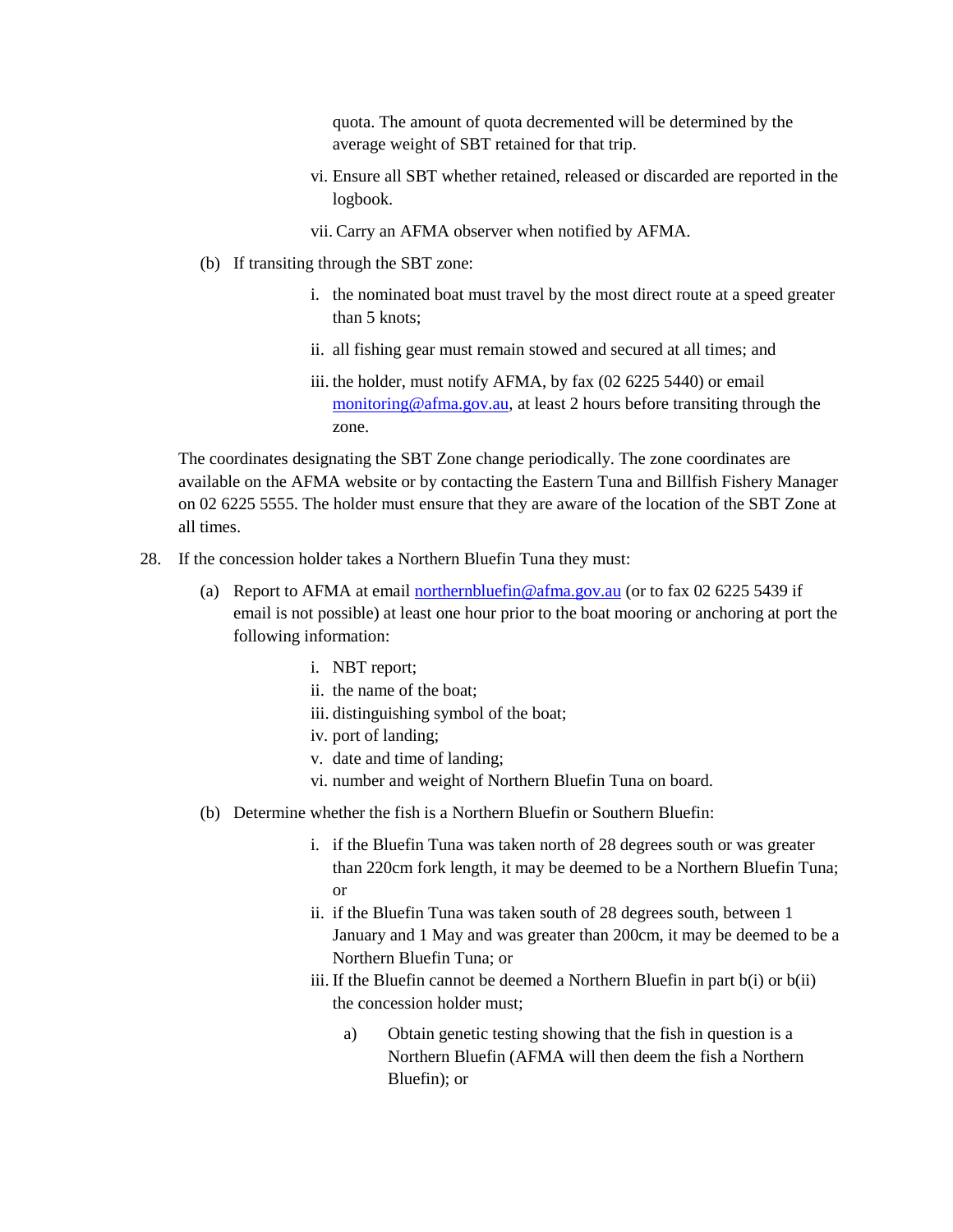- b) For fish exported to the Tokyo Metropolitan Central Wholesale Market (Tsukiji market), document the fish as a Bluefin Tuna on the relevant Catch Disposal Record (CDR) and provide the documentation from the Tokyo Metropolitan Central Wholesale Market (Tsukiji market) showing the fish was sold as a Northern Bluefin Tuna (AFMA will then deem the fish as a Northern Bluefin).
- (c) Should the landed tuna be deemed a Southern Bluefin Tuna (either by the holder or through identification) the holder must comply with all requirements of the *Southern Bluefin Tuna Management Plan 1995.*
- 29. Once AFMA publishes a notice stating that 35 tonnes of longtail tuna (*Thunnus tonggol*) has been taken in the Western Tuna and Billfish Fishery (WTBF) and/or the Eastern Tuna and Billfish Fishery (ETBF), the holder must not take more than 10 longtail tuna on any subsequent trip until the notice is revoked by AFMA.
- 30. Under Division 4.1 (10) of the *Eastern Tuna and Billfish Fishery Management Plan 2010*, a person may use the nominated boat to take fish that the person proposes to use for bait using the methods of purse seine or lift net, provided that the person:
	- (a) is entitled to fish in the fishery; and
	- (b) acts in accordance with any Commonwealth or State law that applies i. where the fishing takes place (see below).
- 31. Fishing for bait is subject to the following limitations:
	- (a) QUEENSLAND

If this concession allows access to waters off the State of Queensland, the holder is permitted to fish for bait in those waters.

(b) NEW SOUTH WALES

The holder is only permitted to fish for bait off New South Wales in Commonwealth waters, outside 3nm.

## (c) VICTORIA AND TASMANIA

The holder while operating in waters of Tasmania and Victoria may use a lampara net, lift net and/or small scale purse seine to fish for:

- i. unlimited amounts of *Emmelichthyes*, *Trachurus*, *Sardinops*, *Clupea*, *Engaulis* and *Scomber australasicus* for use as live bait; and
- ii. up to three tonnes per trip in total comprising *Emmelichthyes*, *Trachurus*, *Sardinops*, *Clupea*, *Engaulis* and *Scomber australasicus* for use as dead bait.

## **BY CATCH LIMITATIONS**

32. (a) NEW SOUTH WALES

The holder must not take more than the following amounts of finfish per trip while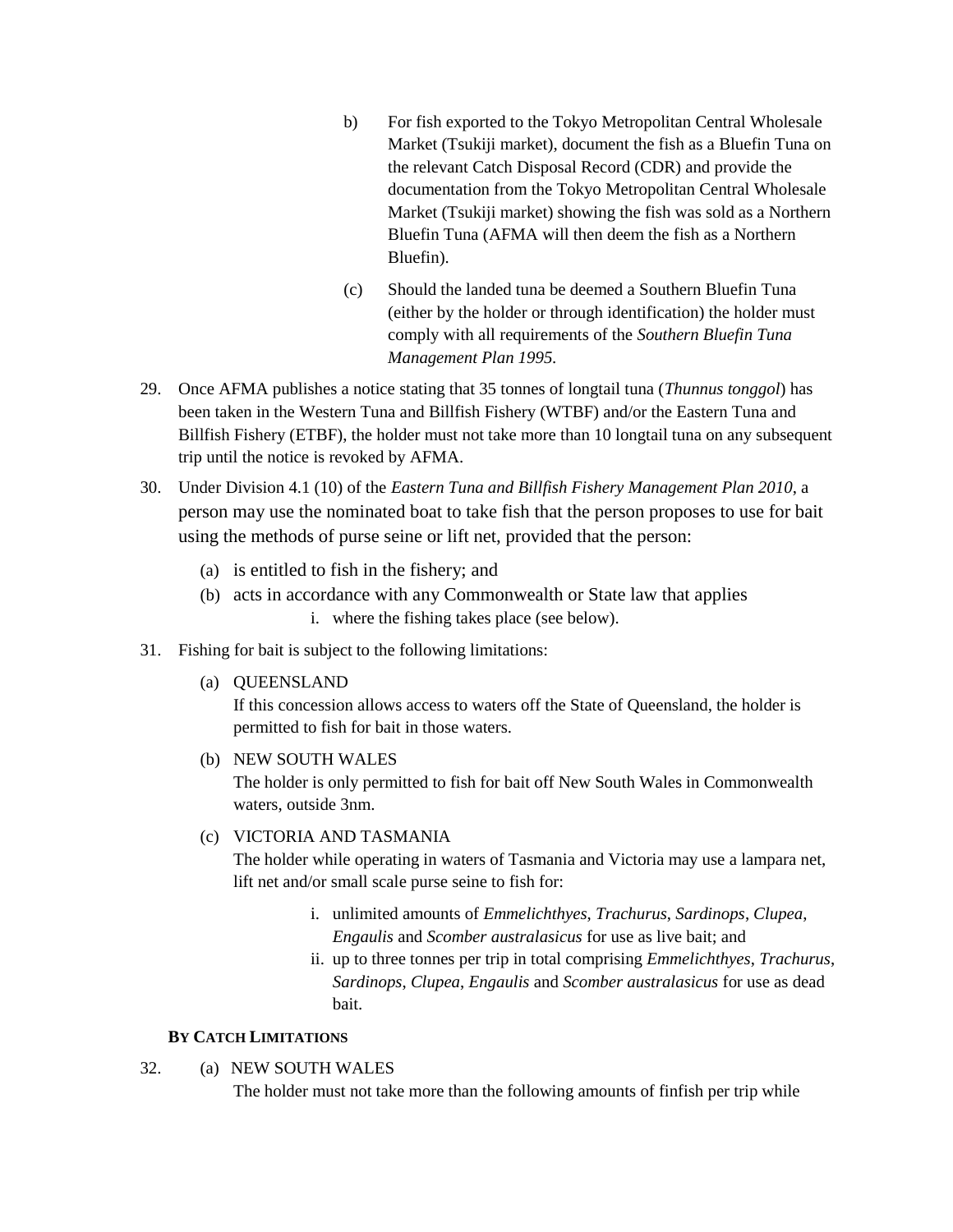operating in Commonwealth waters off New South Wales:

- i. 200 kilograms in total of Finfish of the Class *Osteichthyes* (bony fishes).
- (b) The holder must not take any of the following species:

School shark (*Galeorhinus galeus*), Gummy shark (*Mustelus antarcticus*), Elephant fish of the Families *Callorhinchidae, Chimaeridae* and *Rhinochimaeridae*, Sawshark (*Pristiophorus cirratus* and *Pristiophorus nudipinnis*), Blue Eye Trevalla (*Hyperoglyphe Antarctica* and *Schedophilus labyrinthica*), Blue grenadier (*Macruronus novaezelandiae*), Blue warehou (*Seriolella brama*), Flathead (*Platycephalus* sp., *eoplatycephalus* sp.), Gemfish (*Rexea solandri*), Jackass morwong (*Nemadactylus macropterus*), John dory (*Zeus faber*), Ling (*Genypterus blacodes*), Mirror dory (*Zenopsis nebulosus*), Ocean perch (*Helicolenus* sp.), Orange roughy (*Hoplostethus atlanticus*), Redfish (*Centroberyx affinis*), Royal red prawn (*Haliporoides sibogae*), School whiting (*Sillago findersi*), Silver trevally (*Pseudocaranx dentex*), Spotted warehou (*Seriolella punctata*), Blue marlin (*Makaira mazara*), Black marlin (*Makaira indica*), Black cod (*Epinephelus daemelii*), Mobulid rays *(Mobula sp)* and Deepwater sharks (*Centroscymnus coelolepis, Centroscymnus crepidater, Centroscymnus owstoni, Centroscymnus plunketi, Centroscyllium kamoharai, Dalatias licha, Dalatias calcea, Dalatias quadrispinosa, Etmopterus bigelwi, Etmopterus dianthus, Etmopterus dislineatus, Etmopterus evansi, Etmopterus fusus, Etmopterus granulosus, Etmopterus lucifer, Etmopterus molleri* and *Etmopterus pusillus*).

#### **TAKING/CARRYING OF SHARK OBLIGATIONS**

- 33. Excluding sharks of a species otherwise prohibited to be taken in these conditions, the holder must not take more sharks per trip than the number of tuna and billfish quota species taken per trip not exceeding a maximum of 20 sharks per trip.
- 34. The holder **must not**:
	- (a) land or retain *any* Oceanic Whitetip Sharks (*Carcharhinus longimanus*), Silky Sharks (*Carcharhinus falciformis*), Great White Shark (*Carcharodon carcharias),* Grey Nurse Shark (*Carcharias Taurus)* or Sawshark *(Pristiophorus cirratus* and *Pristiophorus nudipinnis)*;
	- (b) retain any **live** Longfin Mako (*Isurus paucus*), Shortfin Mako (*Isurus oxyrinchus*) or Porbeagle sharks (*Lamna nasus*). Only dead sharks of these species may be retained. Mako and porbeagle sharks released alive **must** be recorded in e-logs or in the ALO6 logbook with the Discard/Retained Code field as "RA".
- 35. Any shark species mentioned in condition 31 or 32 above taken alive must be returned to the water.
- 36. The holder must not carry or possess any shark (Class *Chondricthyes*) dorsal, pectoral, caudal, pelvic or anal fins on board the boat nominated to this concession that are not attached to the shark's carcass.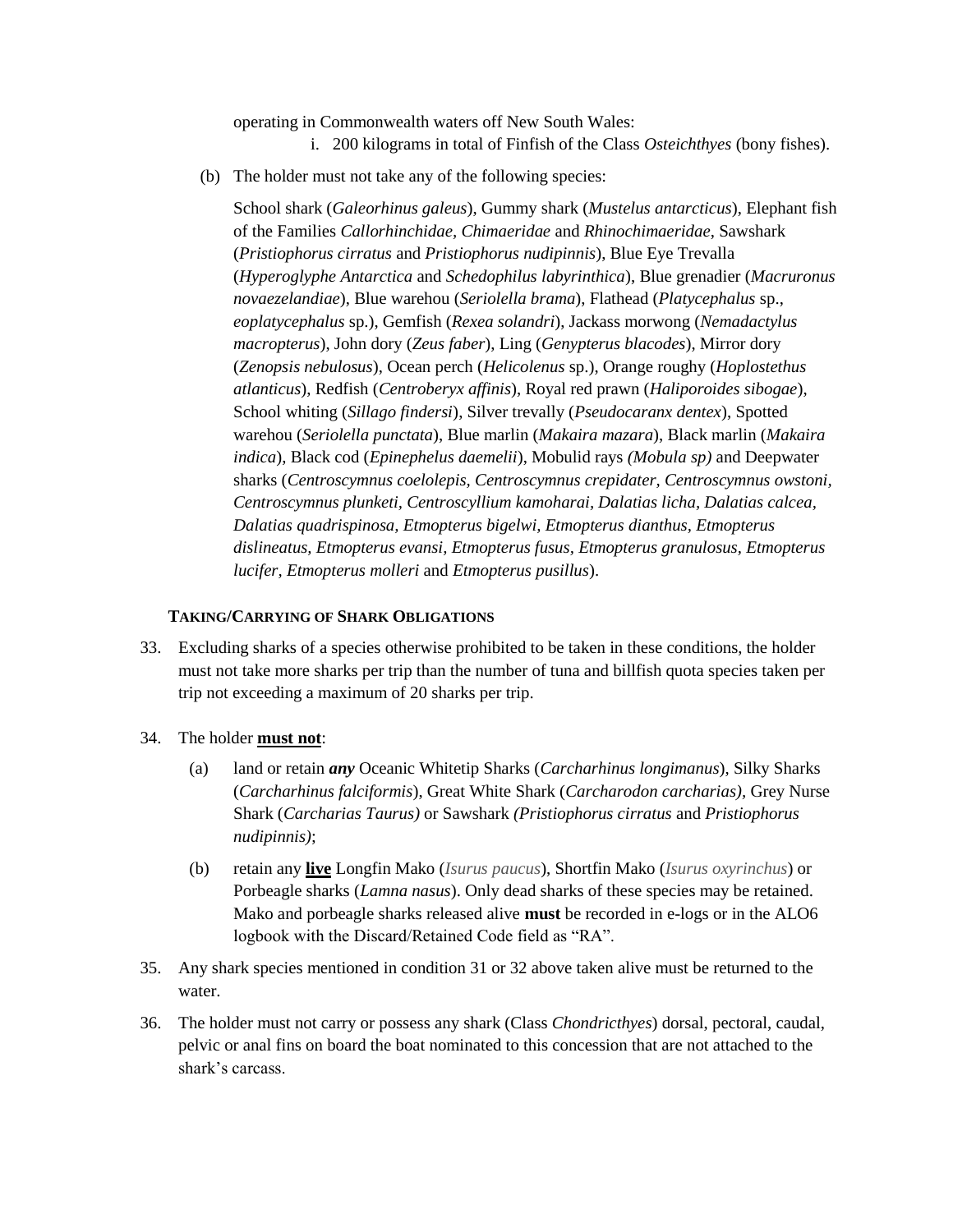#### **QUOTA BALANCING OBLIGATIONS**

37. (a) The holder must not be in an over quota position for any quota species.

(b) If the holder is over quota for any quota species or has not provided to AFMA a written explanation detailing any exceptional circumstances within a 28 day period, AFMA may suspend this concession in accordance with this condition, pursuant to section  $38(1)(c)$  of the *Fisheries Management Act 1991*.

- (c) The holder is not considered to be over quota if the holder:
	- i. lands an amount of quota species in excess of the available uncaught amount recorded for that species in the holder's name on the Register of Statutory Fishing Rights kept by AFMA pursuant to section 44 of the *Fisheries Management Act 1991*; and
	- ii. acquires a further amount of quota species equal to or greater than the total quantity (by weight) landed in excess of that total amount recorded within 28 days of landing.
- (d) Any dealing in a quota Statutory Fishing Right by the holder of a boat Statutory Fishing Right or Fishing Permit for the purpose of complying with this condition must be lodged with AFMA duly executed and in the form approved by AFMA, on or before the 28th day from which the excess quota species was landed. For the purpose of determining if the holder is over quota under this condition, any acquisition of a quota species may only be deemed to have been acquired up to 28 days prior to the date of registration of that acquisition of that quota species.
- (e) If this concession is suspended, unless the holder has acquired and AFMA has then recorded (but may not deem) an amount of uncaught quota for each quota species in the fishery, this concession may, under this condition, again be suspended upon expiration of the earlier suspension.
- (f) It is the obligation of the holder to record and determine when any quota species amount exceeds the total amount recorded by AFMA.

In these conditions:

*Acquire* means receiving statutory fishing rights by registering a dealing by which an amount of statutory fishing rights are permanently or seasonally transferred to the holder; and *acquisition* has a comparable meaning.

*Quota species* has the same meaning as quota species in the applicable management plan for which this concession has been granted and established under the *Fisheries Management Act 1991*.

*Landed* means the date any quota species was disposed of to an AFMA licensed fish receiver permit holder as recorded on the relevant catch disposal record; and landing has a comparable meaning.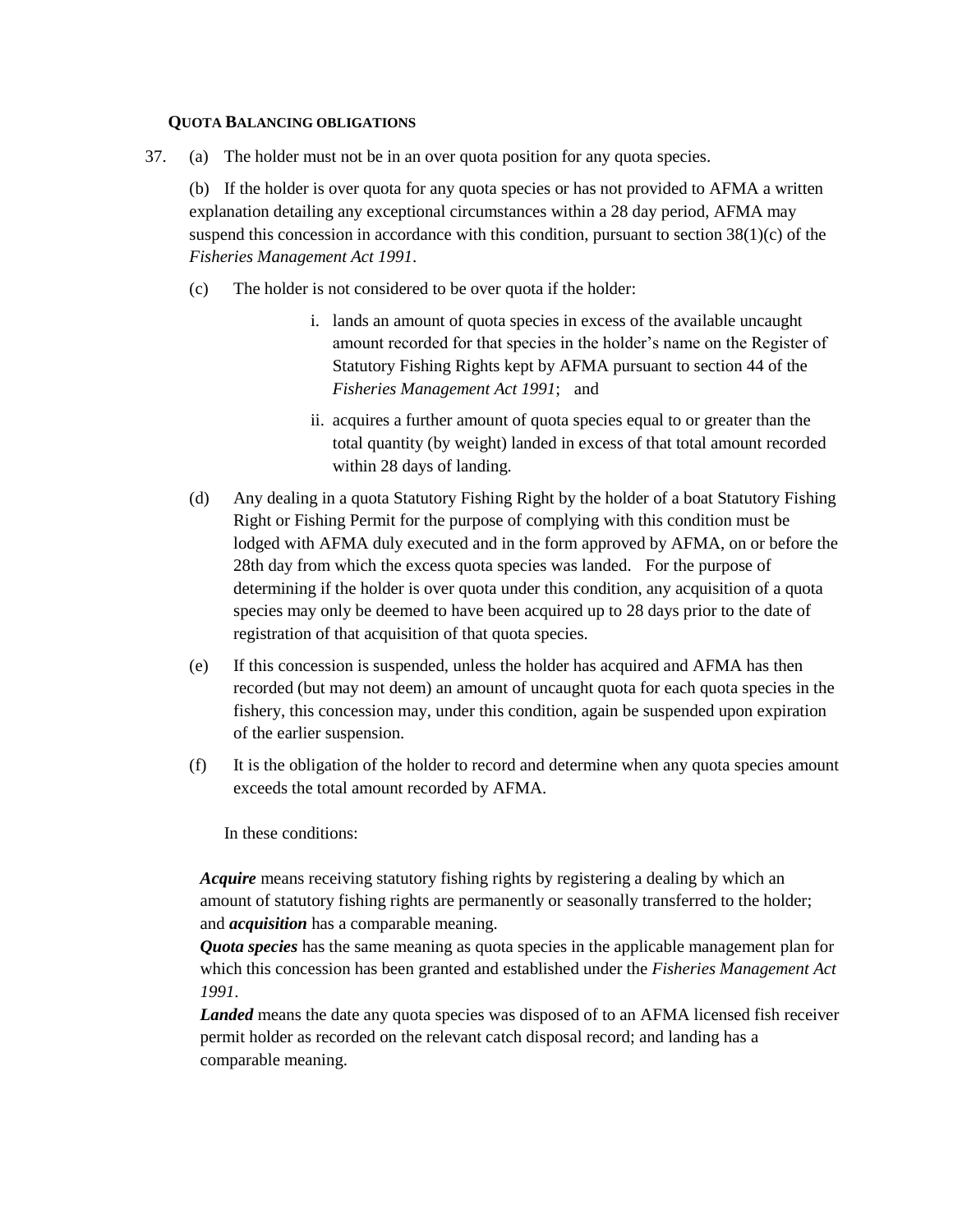#### **OTHER OBLIGATIONS**

- 38. From 1 April 2020, all nominated boats twelve (12) metres or above must have an International Maritime Organization (IMO) number.
- 39. If a boat is nominated to this concession, at all times when the boat is being used under this concession, the holder must have provided to AFMA a current emergency contact facility for the nominated boat.
- 40. An emergency contact facility must enable AFMA to contact the boat immediately and directly at any time when the boat is at sea, including in the event of an emergency.
- 41. AFMA must be notified immediately of any change in contact details, by fax sent to (02) 6225 5440 or by email to Licensing@afma.gov.au and the boat must not depart on a fishing trip unless AFMA has been so notified of the change in contact details.

*Note: The emergency contact facility may take the form of a satellite phone number, or skipper or crew member's mobile phone number - any number that may be used by AFMA to contact the boat while it is at sea at any time, including in the event of an emergency.*  **AGENT OBLIGATIONS**

- 42. The holder accepts concurrent liability for all conduct by its servants or agents infringing the *Fisheries Management Act 1991* (or the Regulations, Management Plans or concession conditions made by virtue of that Act) who may be engaged by the holder to conduct on the holder's behalf activity under this concession.
- 43. Liability for the conduct of the holder's servants or agents arises, even if the conduct may be, or actually is, beyond the scope of the servant or agent's actual or apparent authority where it is a breach that occurs during the conduct of activity authorised by this concession.
- 44. The holder may avoid concurrent liability for conduct whilst conducting activity under this concession if, but only if, the holder can establish that the infringing conduct could not possibly have been prevented by any action or precaution that the holder might have reasonably taken.
- 45. The giving of an indemnity by the servant or agent to the holder for any penalties incurred by the holder, for infringing conduct by the servant or agent is not, of itself, a reasonable precaution to prevent infringing conduct.
- 46. The holder must ensure the master of the boat fishing under the authority of this concession is nominated as an authorised agent for the holder before any fishing operation may take place.
- 47. The holder must ensure the authorised agent signing the determined \*Daily Fishing logbook page was the master of the boat (skipper) at the time the recorded fishing operation took place.
- 48. The holder may sign the determined \*Daily Fishing logbook page if they were the master of the boat (skipper) when the recorded fishing operation took place.
- 49. If more than one master of the boat is on board the boat during the fishing trip, each master must complete and sign a separate determined \*Daily Fishing logbook page for each of the fishing operations for which they had control over.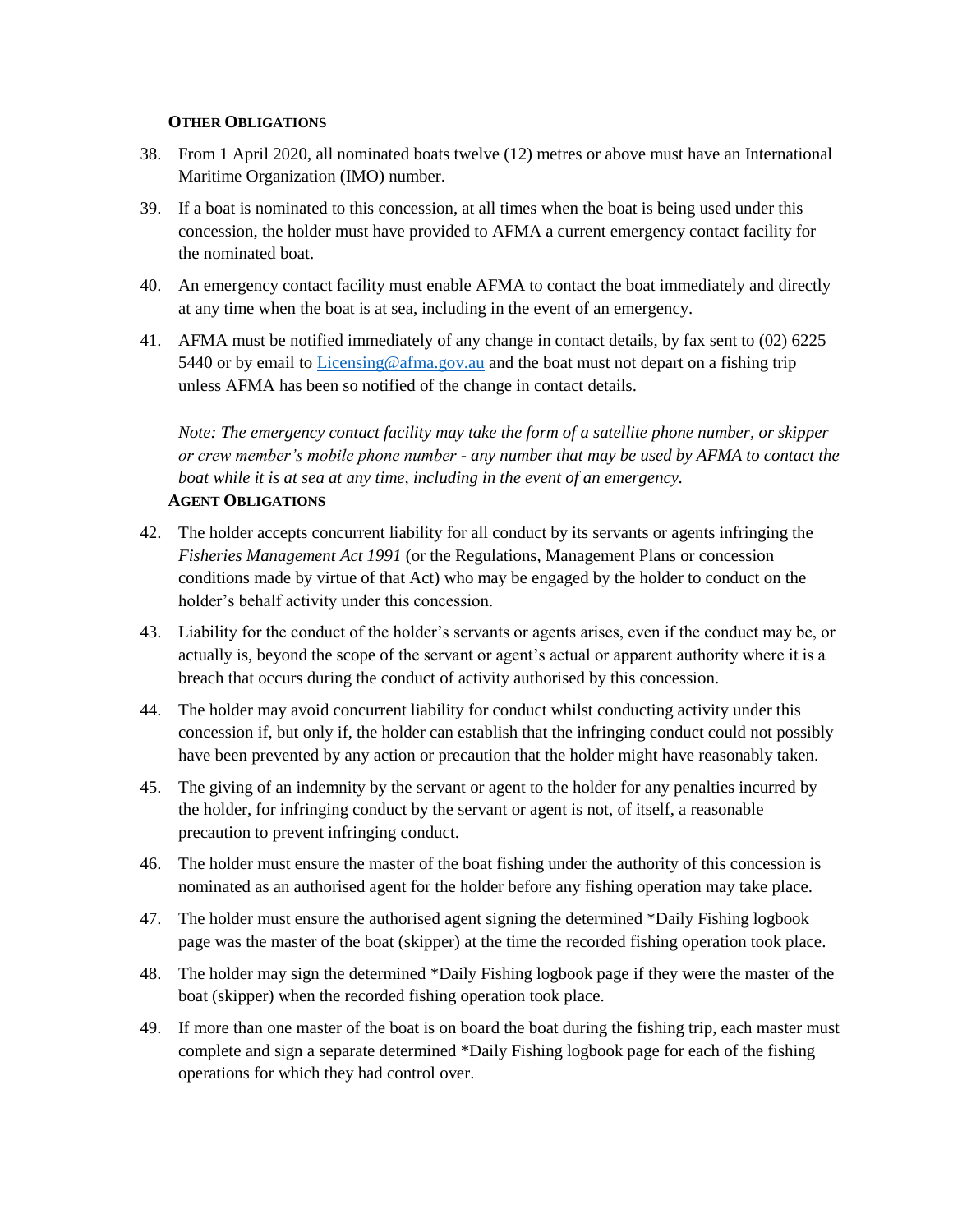\*These instructions are for all determined Daily Fishing Logs including e-Logs.

## **TEMPORARY ORDER OBLIGATIONS**

50. The holder must comply with any Temporary Order made under sub section 43(2) of the Fisheries Management Act 1991 and to the extent that any provision herein is inconsistent with such Temporary Order sub section 43(9) provides that the provision herein is overridden by the Temporary Order until the Temporary Order ceases to have effect.

# **DIRECTION OBLIGATIONS**

51. The holder must comply with any lawful Direction (including a lawful Direction given to the holder by an AFMA staff member, consultant or other person engaged under contract to assist AFMA) under section 40A, 40B or 41A of the Fisheries Management Act 1991 relating to the use of e-monitoring equipment and the partial or total closure of a fishery or part of a fishery. The holder must return their e-monitoring hard drives to AFMA on the first landing of each month.

# **NAVIGATING IN CLOSED ZONES**

52. AFMA may suspend this concession in accordance with this condition, pursuant to section 38(1)(c) of the Fisheries Management Act 1991, if it reasonably appears by VMS transmission from the nominated boat, that there is a failure by that boat while in a closed zone for the purposes of regulation 85 of the Fisheries Management Regulations 2019, to meet the exempting provisions of regulations  $86(2)$  or (3). Such suspension will then continue until the concession holder provides a full written explanation, to the satisfaction of the delegate responsible for issuing that suspension, of the lawful reason for the boat being in that closed zone at that time, or until the expiration of the suspension under sub section 38(2); whichever is the earlier.

# **MANDATORY AFMA SUPPLIED VMS**

- 53. Direction to Fit
- (a) When directed by AFMA in writing, the concession holder (or a person acting on the holder's behalf) must;
- i. make available, within 14 days of the date of the written direction, the boat nominated to this concession for the purposes of installation of an AFMA Vessel Monitoring System unit (AFMA VMS unit) by an AFMA approved technician, and
- ii. Provide all reasonable assistance to the AFMA approved technician including (but not limited to);
- a) the provision of an un-interrupted connection to the boat's main power source, and
- b) an appropriate position for the mounting of the AFMA VMS unit.
- (b) When directed by AFMA in writing, the concession holder (or a person acting on the holder's behalf) must;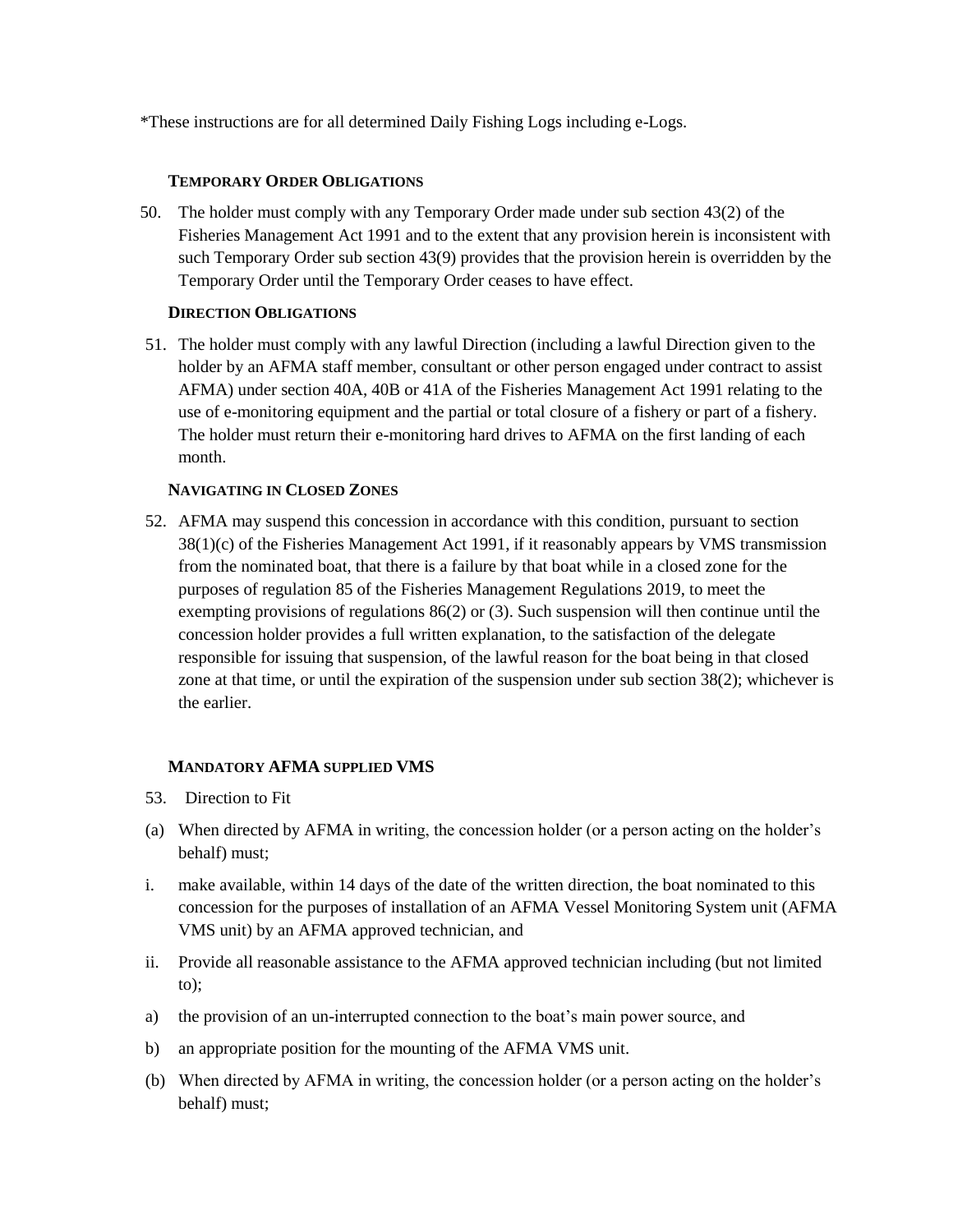- i. make available, within 14 days of the date of the direction, the boat nominated to this concession for the purposes of removal of the AFMA VMS unit by an AFMA approved technician, and
- ii. Provide all reasonable assistance to the AFMA approved technician.

Concession holder must not interfere with AFMA VMS Unit

(c) The concession holder (or a person acting on the holder's behalf) must not interfere, or attempt to interfere, with the operation of the AFMA VMS Unit.

## Definitions:

AFMA VMS Unit Means a Vessel Monitoring System (VMS) unit wholly owned by AFMA, marked with AFMA identifications and supplied by AFMA and fitted by an AFMA approved technician.

Interfere For the purposes of these conditions 'interfere' includes, but is not limited to;

- Physical obstruction or removal of the AFMA VMS unit, or
- Deliberately disconnecting or otherwise interfering with the power supply to the AFMA VMS unit, or
- Deliberate physical interference with the casing or any external or internal components of the AFMA VMS unit.

#### **Notes**

- Must Make boat available Where the boat is not made available in accordance condition 53 a(i) or 53 b (i), AFMA may suspend this concession pursuant to section  $38(1)(c)$  of the Fisheries Management Act 1991.
- Must maintain VMS Unit Regardless of AFMA's decision to fit an AFMA VMS unit, the holder must continue to maintain a VMS unit in accordance with regulation 37 of the Fisheries Management Regulations 2019.
- Remains the property of AFMA. At all times the AFMA VMS unit remains the sole property of AFMA. The holder is liable for any costs incurred as a result of loss or damage to the unit.

#### **HANDLING AND TREATMENT OF BYCATCH**

54. The concession holder (or a person acting on the holder's behalf) must not mistreat bycatch.

#### Definitions:

- Mistreat means taking, or failing to take, any reasonable action or actions, which results, or is likely to result, in the;
- i. death of, or
- ii. injury to, or